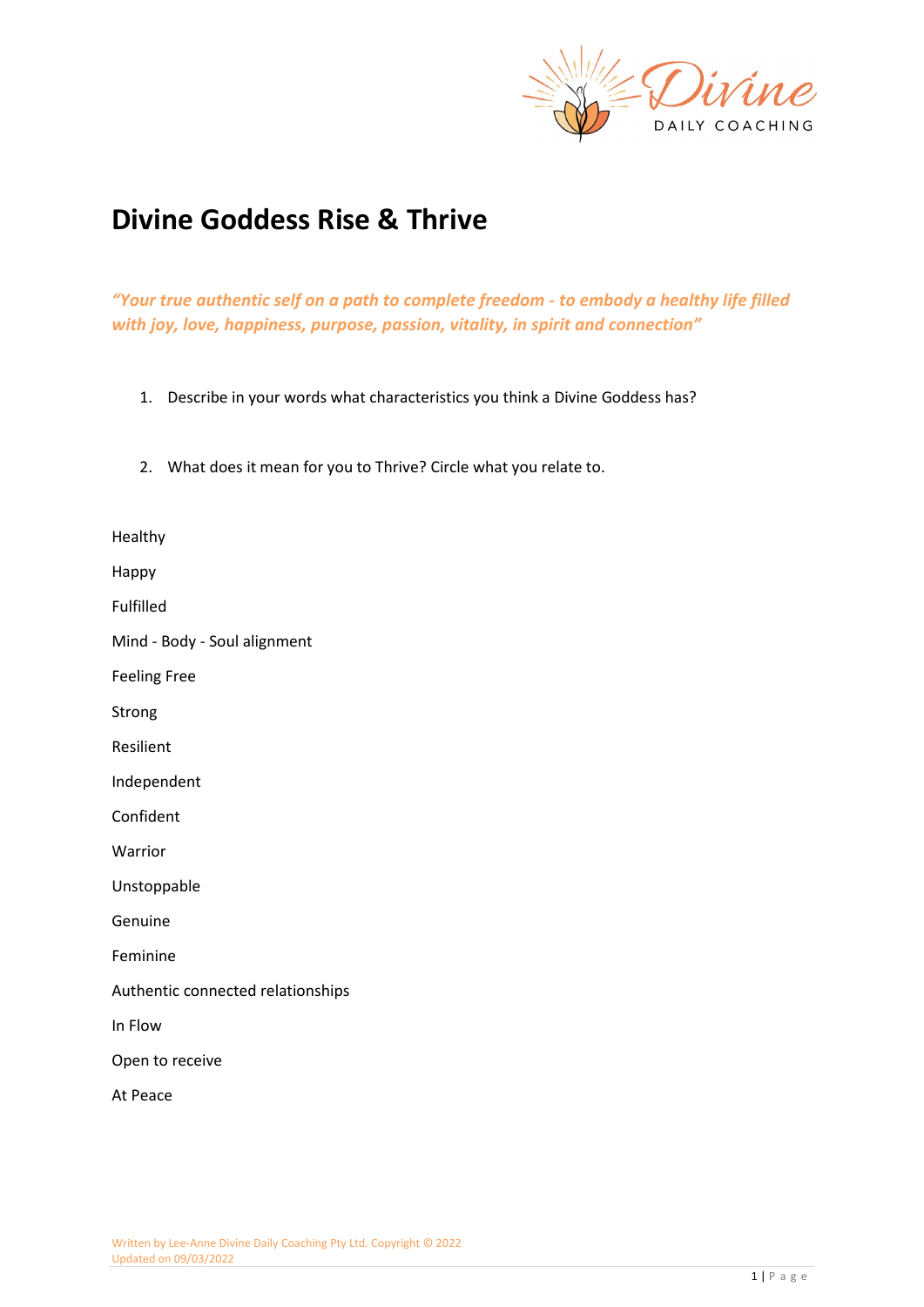

Add your own comment:

- 3. What does the best version of you look like?
- 4. What 3 feelings do you associate with this best version?
- 5. What is holding you back from achieving this best version?
- 6. If you could wave a magic wand what would your life look like in 3-5 years?

\_\_\_\_\_\_\_\_\_\_\_\_\_\_\_\_\_\_\_\_\_\_\_\_\_\_\_\_\_\_\_\_\_\_\_\_\_\_\_\_\_\_\_\_\_\_\_\_\_\_\_\_\_\_\_\_\_\_\_\_\_\_\_\_\_\_\_\_\_\_\_\_\_\_

- 7. What animal (if any) do you associate yourself with?
- 8. List 5-10 things you are grateful for
- 9. Finish the sentence….I feel good about (list 5 or more things)
- 10. Describe what your morning ritual looks like?
- 11. What's a few habits you would love to get rid of and why?
- 12. If you could change only 1 thing about yourself what would that be?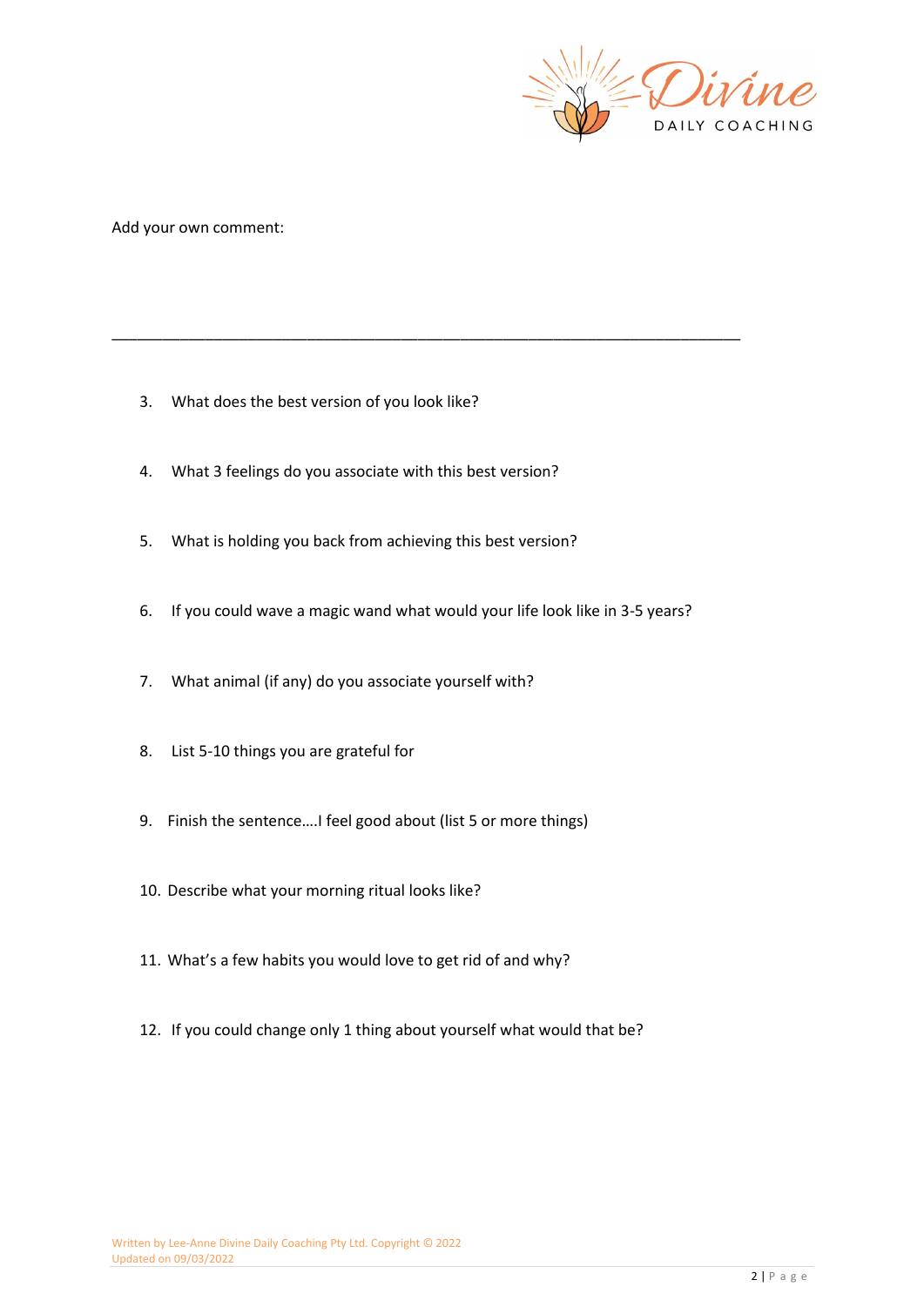

*When we love ourselves, it's about loving & accepting all of us - the good, the bad, the ugly*

- 13. Name a few of your strengths or great qualities.
- 14. Name a bad quality or weakness, or something you don't like about yourself
- 15. What things do you love to do that make you feel good, are fun or adventurous?
- 16. What creative things do you love doing?

### *We are feeling beings. You can be who you choose to be.*

- 17. In what areas of your life can you BE more? life is a peach  $\bigcirc$
- 18. Use your Imagination…don't hold back, let yourself think big and wild. Don't think of how you would get it or judge the thought
- What do you want to be?
- What do you want to do?
- What do you want to have?

Now Think about how you feel in each of the above.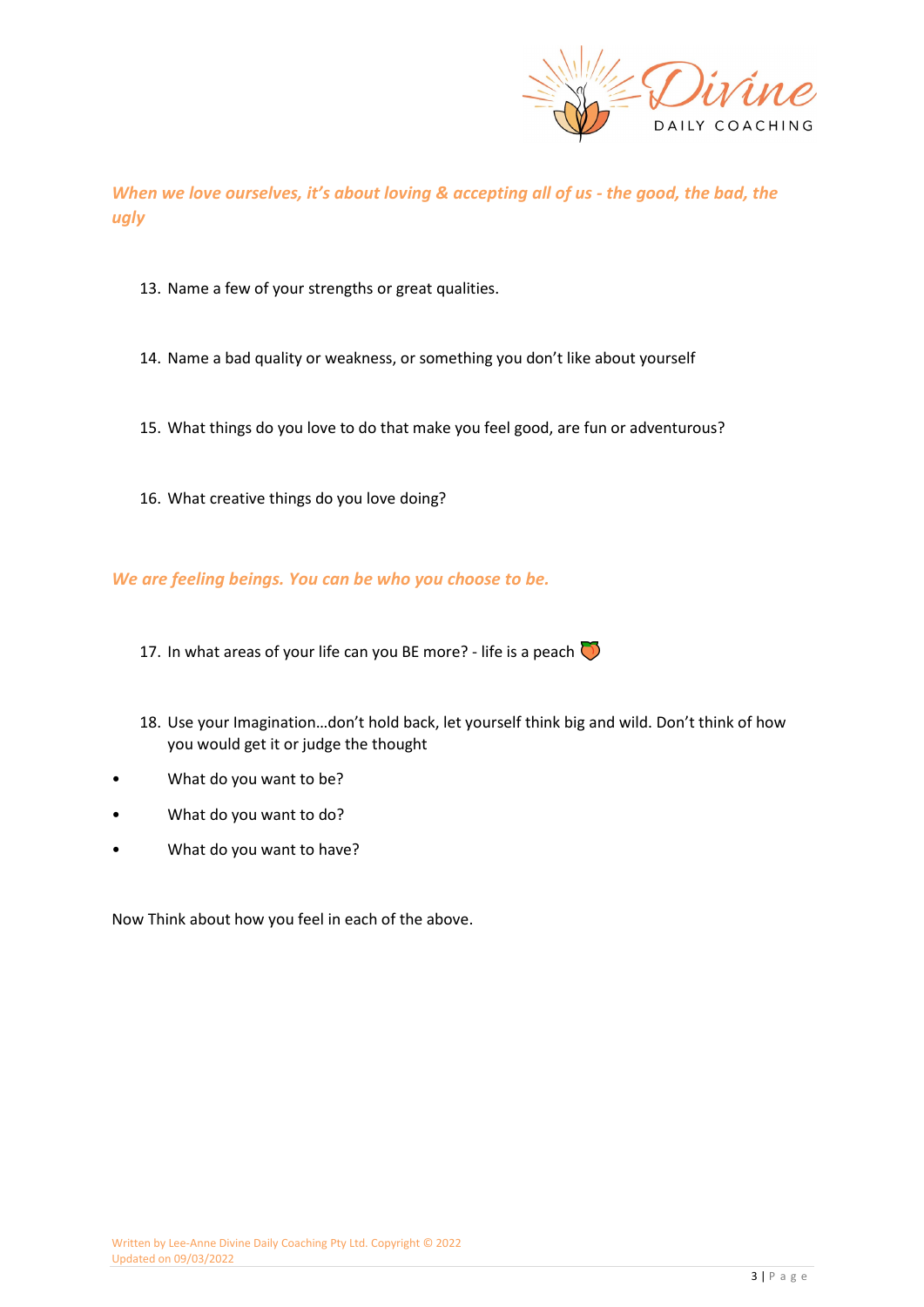

19. What are your Top 5 values? - circle the list

**ACCOUNTABILITY ACHIEVEMENT ADAPTABILITY ADVENTURE ALTRUISM AMBITION AUTHENTICITY BALANCE BEAUTY BEING THE BEST BELONGING** CAREER CARING CANDOR CHALLENGE **CHARITY COLLABORATION CONTENTMENT COMMITMENT COMMUNITY COMPASSION COMPETENCE CONFIDENCE** CONNECTION CONTENTMENT **CONTRIBUTION COOPERATION** COURAGE **COURTESY CREATIVITY CURIOSITY DETERMINATION DEVELOPMENT DIGNITY DISCOVERY DIVERSITY DRIVE EFFICIENCY** 

**EMPOWERMENT FNDURANCE ENTHUSIASM EQUALITY ETHICS EXCELLENCE EXPLORATION EXPRESSION FAIRNESS FAITH FAMILY FINANCIAL STABILITY FORGIVENESS FREEDOM FRIENDSHIP FUN FUTURE GENERATIONS GENEROSITY GIVING BACK GRACE GRATITUDE GROWTH HARMONY HFALTH HOME HONESTY** HOPF **HUMILITY HUMOR IMAGINATION INCLUSION INDEPENDENCE INDIVIDUALITY INITIATIVE INNOVATION INTEGRITY INTUITION JOY JUSTICE** 

list of values

**KINDNESS KNOWLEDGE LEADERSHIP LEARNING** LEGACY **LOVE LOYALTY MAKING A DIFFERENCE OPTIMISM** ORDER **PATIENCE PATRIOTISM** PEACE PERSEVERANCE **POWER** PRIDE **RECOGNITION RELIABILITY RESOURCEFULNESS RESPECT RESPONSIBILITY RISK TAKING SECURITY** SPORTSMANSHIP **STEWARDSHIP SUCCESS SUSTAINABILITY TEAMWORK THRIFT** TIME **TRADITION TRAVEL TRUST TRUTH VULNERABILITY WEALTH WELL BEING WHOLEHEARTEDNESS WEALTH** 

ADAPTED FROM DARE TO LEAD BY BRENE BROWN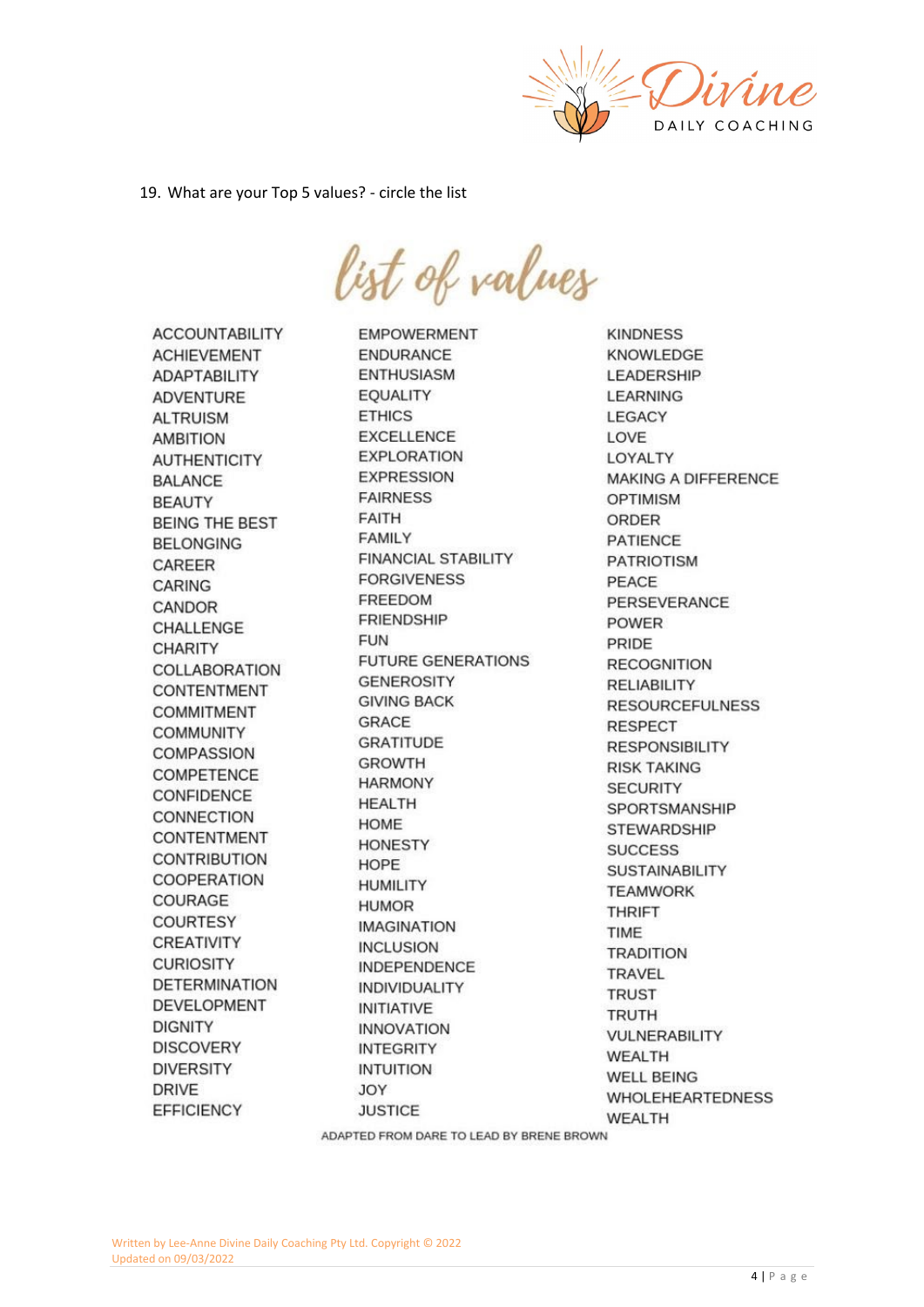

### *Success comes through us first before it comes to us*

- 20. What do you have to do every single day in every way to unleash consistency in your daily habits and the power within you?
- 21. What daily process will you fall in love with?
- 22. Focus on the one thing you can do every day that can transform you and in turn transform others and your life.
- 23. What's your LOVE LANGUAGE?

# HOW TO SPEAK YOUR PARTNER'S LOVE LANGUAGE

| <b>WHICH LOVE</b><br>LANGUAGE?                 | HOW TO<br>COMMUNICATE                                                              | <b>ACTIONS</b><br><b>TO TAKE</b>                                                               | <b>THINGS TO</b><br><b>AVOID</b>                                                                 |
|------------------------------------------------|------------------------------------------------------------------------------------|------------------------------------------------------------------------------------------------|--------------------------------------------------------------------------------------------------|
| <b>WORDS OF</b><br><b>AFFIRMATION</b>          | Encourage,<br>affirm,<br>appreciate and<br>listen actively.                        | Send an<br>unexpected note,<br>text, or card.                                                  | Not recognizing<br>or appreciating<br>effort.                                                    |
| <b>PHYSICAL</b><br><b>TOUCH</b>                | Non-verbal use<br>of body language<br>and touch to<br>show love.                   | Hugs, kisses,<br>cuddling.                                                                     | <b>Physical neglect</b><br>or abuse.                                                             |
| <u>କ୍ର</u><br><b>RECEIVING</b><br><b>GIFTS</b> | Thoughtfulness,<br>make your<br>Spouse a<br>priortity.                             | Give thoughtful<br>gifts and gestures.<br><b>Express gratitude</b><br>when receiving<br>gifts. | <b>Unenthusiastic</b><br>gift receiving,<br>forgetting special<br>occasions.                     |
| <b>QUALITY</b><br><b>TIME</b>                  | Uninterrupted and<br>focused<br>conversations. One<br>on one time is<br>important. | <b>Create special</b><br>moments, take<br>walks and do small<br>things with your<br>partner.   | <b>Distractions when</b><br>spending time<br>together. Long<br>time without one-<br>on-one time. |
| <b>ACTS OF</b><br><b>SERVICE</b>               | Let them know<br>you are wanting<br>to help, to lighten<br>their load.             | <b>Make them</b><br>breakfast or<br>dinner. Go out of<br>your way to help<br>with chores.      | Lacking follow-<br>through on small<br>and large tasks.                                          |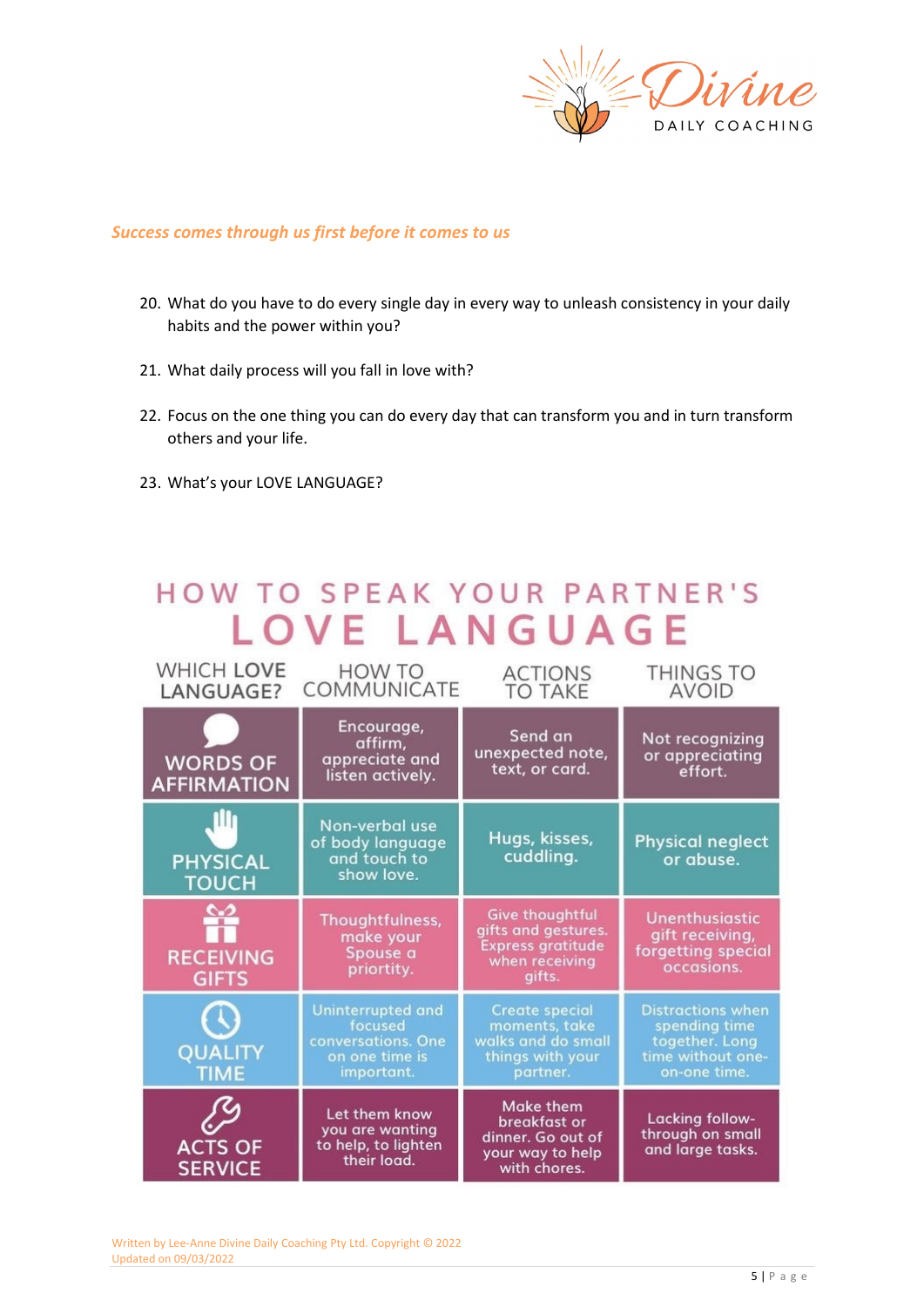

#### **The Wheel of Life**

To use it, rate each of these areas on a scale from 1-10. This gives you a visual representation of where you are fulfilled and focused and where you need to spend more energy.



*"Change the way you look at things and the things you look at will change"*